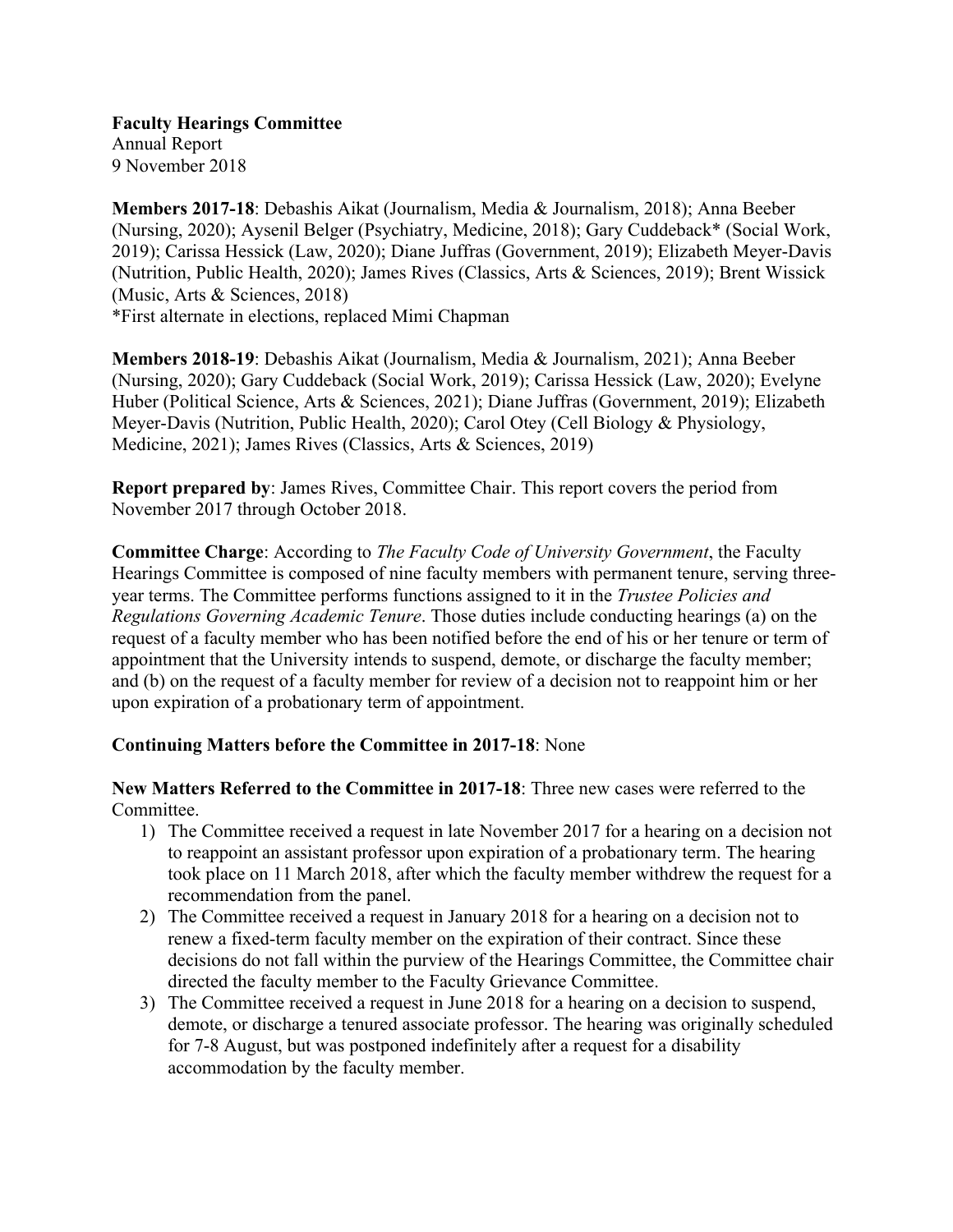## **New Matters Referred to the Committee in 2018-19** (as of 1 November 2018):

1) The Committee received a request in July 2019 for a hearing on a decision not to reappoint an assistant professor upon expiration of a probationary term. The hearing took place on 23 and 25 July. No further action was required of the Committee after it made its recommendation to the Chancellor.

#### **Recommendations for Action by Faculty Council**

The Committee presents today the following resolution.

## **Resolution 2018-8. On Amending the Policies Governing Faculty Hearings.**

The rationale for this resolution is provided in the appendix that follows.

Respectfully submitted,

James Rives, chair (2018-19)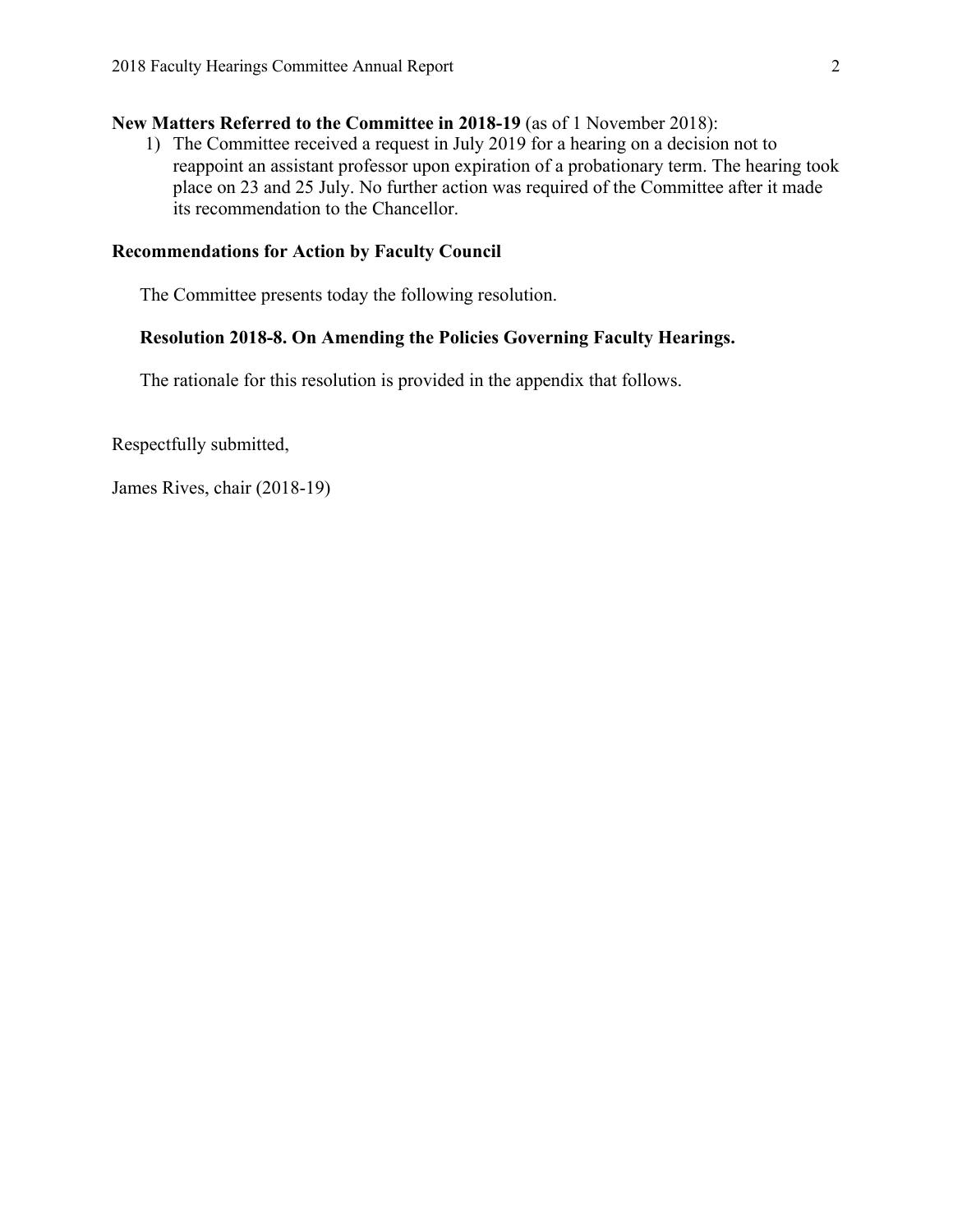### **Appendix 1 Recommendations for Action by Faculty Council**

**Recommendation 1:** Request the Board of Trustees to amend the Tenure Policy in order to provide procedural guidelines for handling allegations that fall under the purview of the Equal Opportunity and Compliance ("EOC") Office. Specifically, Sections 3 and 4 of the Tenure Policy should be revised to state that any assertion by a faculty member that the University's decision to suspend, demote, discharge, or not to reappoint a faculty member is the result of discrimination, harassment, or related misconduct as defined by the University's Policy on Prohibited Discrimination, Harassment and Related Misconduct ("Policy") must first be referred to the EOC Office for assessment and, as necessary, investigation and that any action of the Faculty Hearings Committee will be stayed until the EOC Office has completed its review. The time-frames currently specified for holding and concluding a hearing (Sections 3.b.4 and 4.c) will in such cases begin from the Committee's receipt of the EOC Office's report. Rationale: Section 3 of the Tenure Policy provides the grounds for which the University may suspend, demote, or discharge a tenured faculty member. Faculty members may, however, allege discrimination, harassment, or related misconduct as the basis for the University's decision. Additionally, Section 4 of the Tenure Policy addresses requests for hearings on decisions not to reappoint a tenure-track faculty member. Among the grounds on which the Faculty Hearings Committee may grant a hearing are allegations that the decision was based on forms of discrimination, harassment, and related misconduct that come under the University's Policy. That Policy requires that all allegations of prohibited discrimination, harassment, and related misconduct be investigated by the EOC Office. These sections of the Tenure Policy, however, which were last amended in 2009 and thus predate the Policy, make no provision for the coordination of the EOC Office with the work of the Faculty Hearings Committee hearing. The Committee accordingly lacks any clear procedural guidelines for handling such cases.

**Recommendation 2**: Request the Board of Trustees to reconsider the requirement in Section 4.c of the Tenure Policy mandating that hearings on decisions not to reappoint a tenure-track faculty member be held within 14 calendar days of the request of the hearing, and change "14 calendar days" to "28 calendar days."

Rationale: According to the procedure established by the Tenure Policy, Section 4.c, the Faculty Hearings Committee must first conduct a preliminary review of each request for such a hearing and determine whether it "contains a contention that the decision was impermissibly based or affected by material procedural irregularities and that the facts suggested, if established, might support the contention." Such a preliminary review, usually conducted by email, generally takes two to three days. Given that the Tenure Policy, Section 4.c, also requires that the faculty member be given at least 7 calendar days' notice of the hearing, the Committee is often left with only four or five days on which the hearing can take place. Given the many commitments of the faculty members who serve on the Committee, as well as the parties and witnesses involved in a matter, that is simply too restrictive. Extending the time-frame for the hearing from 14 days to 28 would still provide members of the faculty with a timely response while making the procedure much more workable.

In accordance with these recommendations, the Faculty Hearings Committee requests that the Faculty Council approve the following resolution.